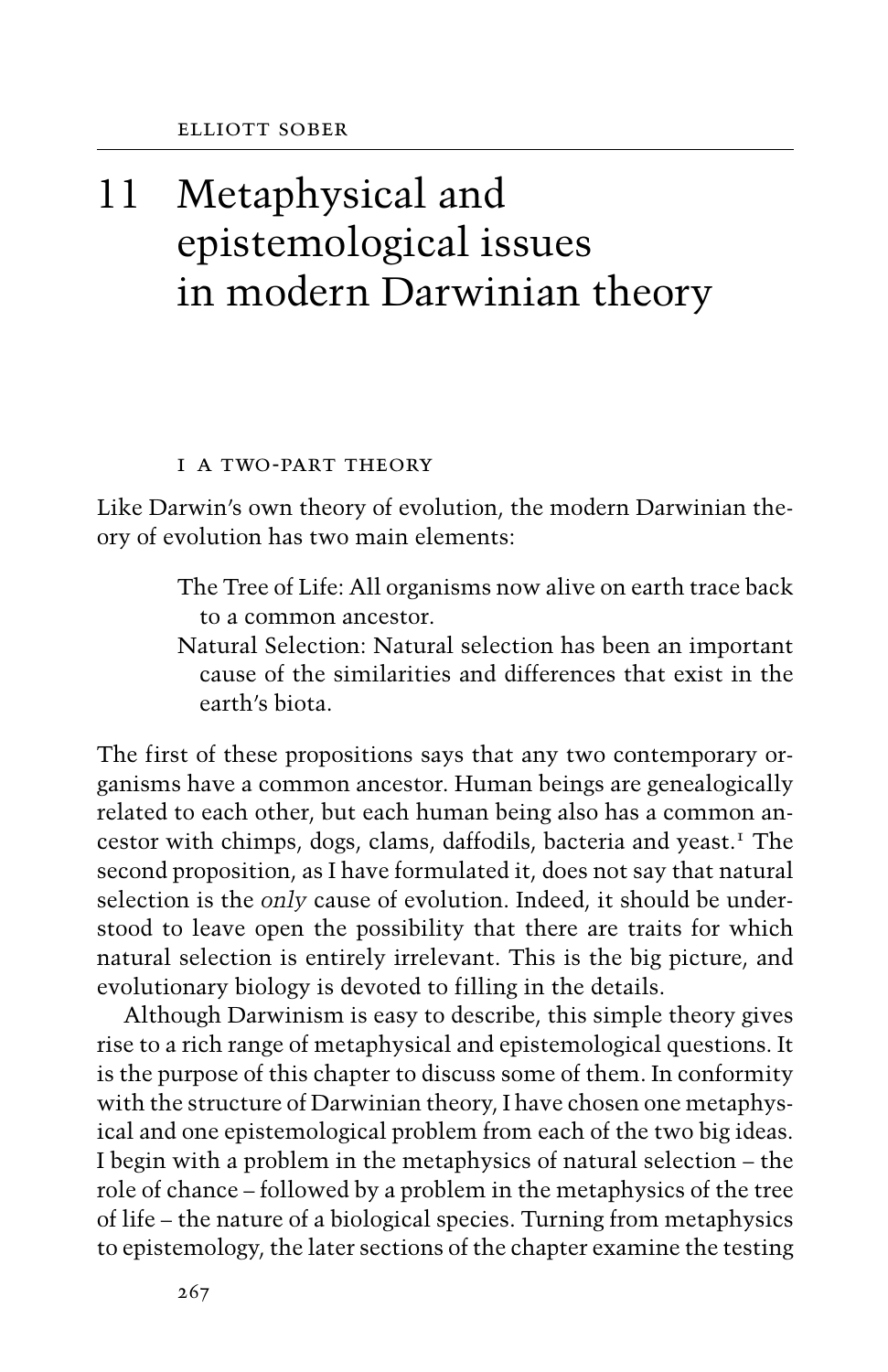of hypotheses about genealogical relatedness (the tree of life) and the testing of adaptive hypotheses (natural selection).

## ii the logical character of darwinian theory

Before moving on to these four topics, it is useful to contemplate the logical character of the two propositions that comprise the Darwinian theory. Each is a historical claim, not a law of nature. Laws of nature are conventionally understood to be empirical generalisations that do not refer to any place, time or individual. In addition, they cannot be true accidentally; they are supposed to possess a kind of necessity (*nomological*, not *logical*). In contrast, the two propositions we are considering are expressed in singular statements about the organisms that happen to exist on earth.

In the days when philosophy of science was dominated by philosophy of physics, this feature of Darwinian theory was a matter of concern, if not embarrassment. With Newtonian mechanics, relativity theory and quantum mechanics as their paradigms of what a scientific theory should be like, the logical empiricists often equated science with the search for law. Since the Darwinian propositions are not laws, in what sense do they constitute a scientific theory at all? Now, in these post-positivist times, the impulse to make biology fit this physical ideal is less compelling. It now seems natural to recognise that sciences are of two types – *nomothetic* and *historical*. Nomothetic sciences aim at the discovery of laws; they use historical information about specific objects as a means to that end. Historical sciences aim to discover facts about the histories of specific objects; they use information about laws as a means to that end.<sup>2</sup>

This broader picture of what counts as science allows us to recognise that physics contains disciplines of both types, and so does evolutionary biology. The physical theories cited above belong to nomothetic disciplines. But physicists are also interested in the histories of stars and galaxies; as such, astronomy is an historical science. Indeed, the division of nomothetic from historical sciences need not be strict. Astronomers are interested in the histories of specific stars and also try to describe the laws that govern the development of stars. In the same way, biologists seek to understand the evolution of specific groups of organisms and also to describe the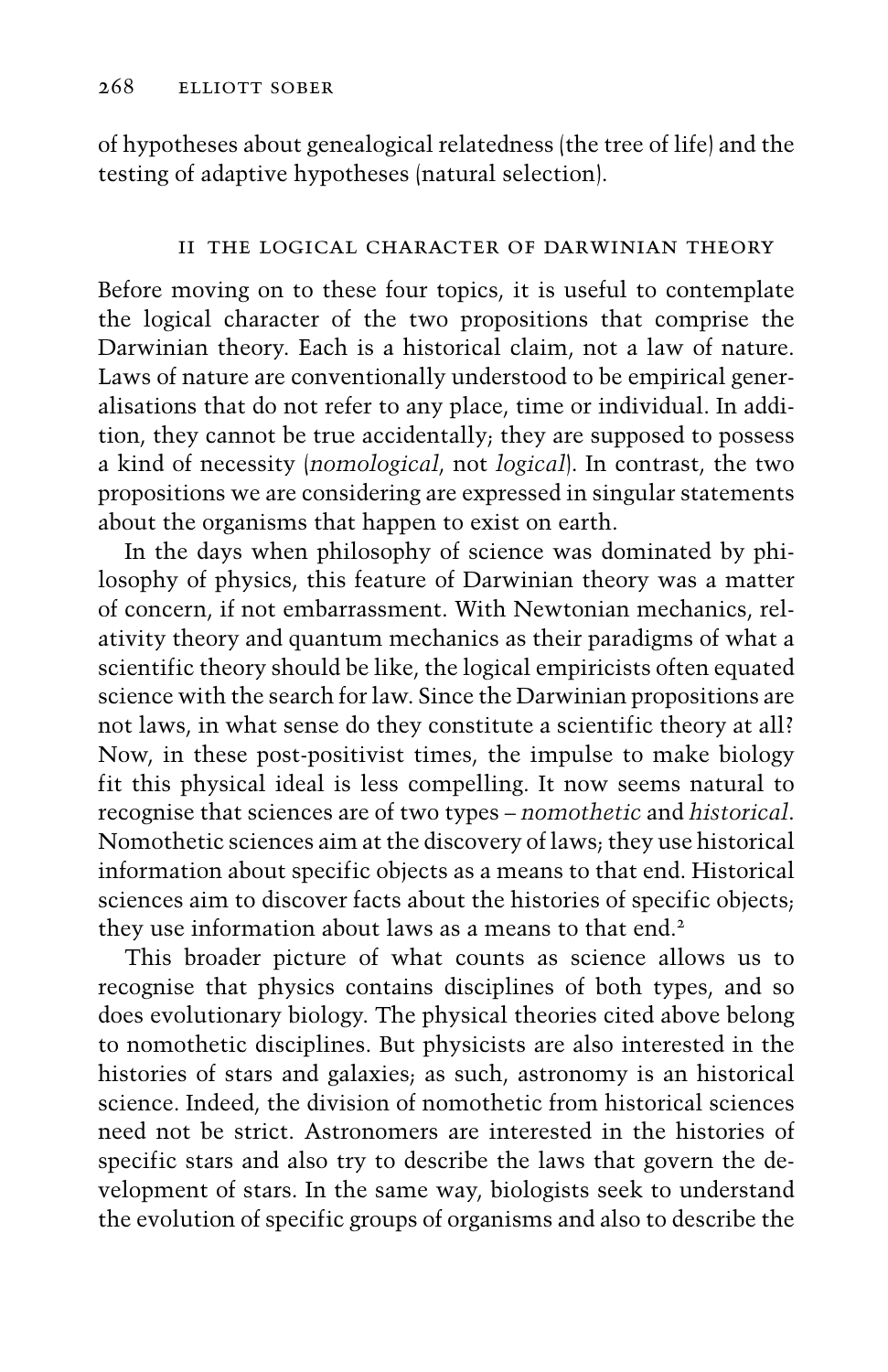laws that govern evolutionary change. A student of the social insects might also develop general models of sex ratio evolution.

Although theoreticians in evolutionary biology seek to formulate generalisations that are not true simply by accident (as is the case for many statements about 'evolutionary trends' – for example, that size increase has been more common than size reduction in the earth's evolving lineages), there is a feature of these generalisations that fails to conform to the logical empiricist concept of law. Whereas the logical empiricists held laws to be empirical rather than mathematical, models in evolutionary biology are 'if... then' statements that are mathematical truths. Consider, for example, elementary models in evolutionary genetics. They assign fitnesses to the various genotypes in a population, and assert that *if* those fitnesses have these values, *then* the population will evolve to certain future states. The 'if... then' statement that summarises such models is true *a priori*. No observations are needed to see that it is true; checking the algebra suffices. Of course, it is an empirical matter whether this or that natural population satisfies the conditional's antecedent. However, this empirical question concerns a *singular* statement – that *this population* exhibits certain properties.<sup>3</sup>

## iii chance

The concept of chance features in evolutionary theory in two contexts. First, the variation on which natural selection operates is said to arise 'by chance'. Second, probabilities appear twice over in the characterisation of a selection process – the concept of fitness is defined probabilistically and finiteness of population size introduces a stochastic element into evolutionary trajectories.

Beginning with the first of these usages, we can discern one of its meanings in a remark of Darwin's: 'I have hitherto sometimes spoken as if the variations . . . had been due to chance. This, of course, is a wholly incorrect expression, but it serves to acknowledge plainly our ignorance of the cause of each particular variation.'<sup>4</sup> Here Darwin echoes the French astronomer Pierre-Simon Laplace, who claimed that a demon with complete knowledge of the relevant laws and initial conditions, and who had limitless computational powers, would never need to talkabout what would *probably* occur. Rather, for such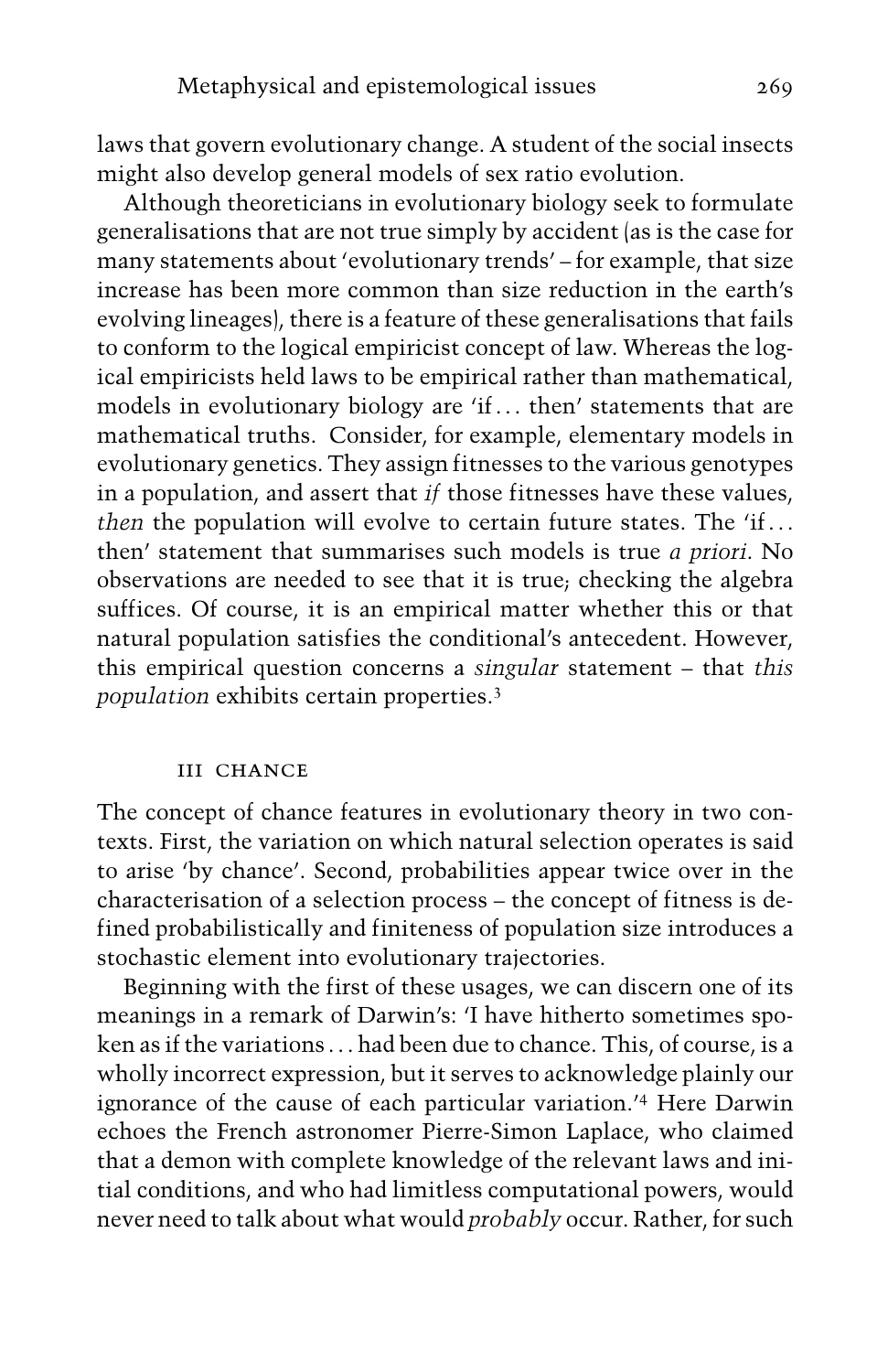a being, 'nothing would be uncertain, and the future, and the past, would be present to its eyes'.<sup>5</sup>

A second meaning that modern biologists attach to the idea that variation arises by chance came to the fore only after Darwin's time. This is the doctrine, due to the German biologist August Weismann, that beneficial variations do not arise *because* they would be beneficial.<sup>6</sup> This doctrine amounts to a rejection of the Lamarckian idea that there is inheritance of acquired characteristics. Applied to the distinction between genotype and phenotype, Lamarckism requires that a phenotype acquired by parents should change the genes that parents transmit to their offspring. Whereas the blacksmith gets big muscles because and only because he works at the forge, his son develops big muscles whether he exercises them or not – an acquired character is transformed into one that is 'innate'. When modern biologists say that mutations occur 'by chance', one thing they mean is that this Lamarckian causal pathway does not exist.

I now turn to the question of whether there is a 'chance element' in the process of natural selection itself. Modern biologists define natural selection in terms of the concept of fitness – a selection process occurs precisely when there is variation in fitness. An organism's fitness is its 'ability' to survive and reproduce. This ability is represented probabilistically, in terms of a fertilised egg's probability of reaching adulthood and the adult organism's expected number of offspring.

We may begin with the point that fitness is a theoretically interesting property because it is a property of*traits*. It is traits that evolve through multi-generational selection processes, whereas individual organisms are here today and gone tomorrow. Biologists care about the fitness of dorsal fins, not about the fitness of individual tunas. That said, evolutionary theory does not *reify* traits; the fitness of a trait does not float free of the fitnesses of the individuals that have the trait. The two are linked by a simple formula – the fitness of a trait is just the average fitness of the individual organisms that possess the trait.<sup>7</sup>

Let us apply this framework to a concrete example. Suppose that running speed is evolving in a population of zebras. Some zebras run fast while others run slowly. If the frequencies of these traits are changing because there is natural selection, the two traits *running*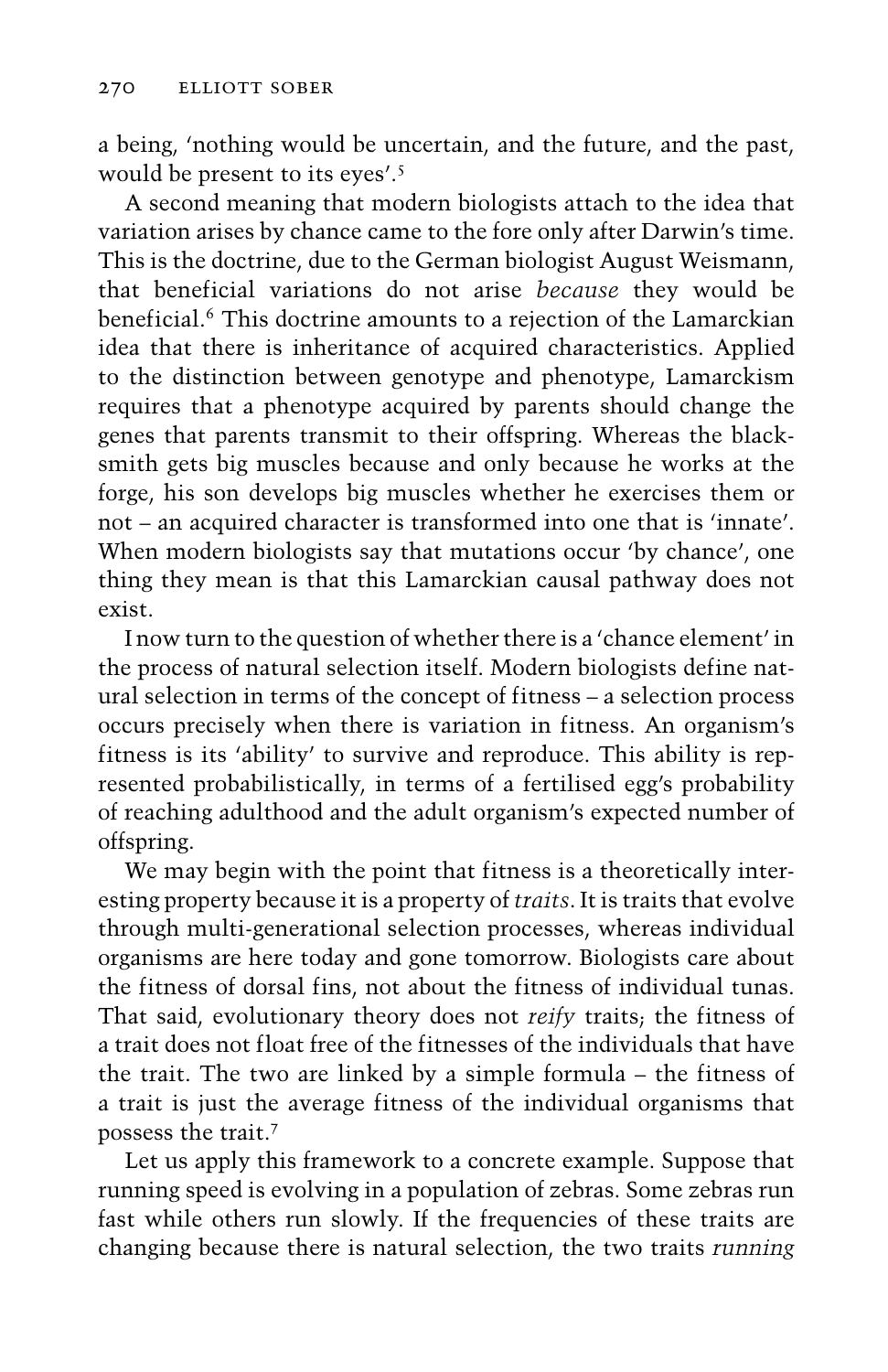*fast* and *running slowly* must differ in fitness. This means that fast zebras, on average, have a different fitness value from slow ones. Let us suppose that this is because fast zebras, on average, are better able to avoid being killed by predators.

Fast zebras differ among themselves in countless ways, so it is a mistake to think that there is a single fitness value that they have in common. Perhaps fast zebras have a thousand different probabilities of surviving to adulthood. Or maybe the lifetime of each zebra is a deterministic process wherein the organism is fated to die before reaching adulthood, or fated not to do so. This choice does not matter, because whether we average a thousand different probabilities, or average a thousand different 1's and 0's, the upshot is the same – we represent the fitness of the trait *running fast* as being between 0 and 1.

Once fitness values are assigned to the two traits, the fundamental question concerning what natural selection can be expected to produce depends on a simple comparative question – which trait is fitter? The absolute values of the fitnesses do not matter. If *running fast* is fitter than *running slowly*, then it is more probable than not that *running fast* will increase in frequency (assuming that the traits are heritable). But *how* probable is this outcome?

This is where the size of the population becomes relevant. The larger the population, the more certain it is that the fitter trait will increase in frequency. Consider an analogy – two coins that differ in their biases. The first has a probability of landing heads when tossed of 0.8, while the second has a probability of landing heads of 0.6. If I toss each coin a number of times, I expect the first to land heads more often than the second. However, the strength of this expectation depends on how many times the coins are tossed. If each is tossed twice, there is a considerable probability that the first coin will *not* yield the larger number of heads. But if I toss the coins a thousand times, this probability shrinks. The Law of Large Numbers says that as sample size increases, the probability increases that the frequency of heads produced by a coin will be close to its probability of landing heads. In the limit, the probability approaches unity (that is, certainty) that the first coin will land heads 80%  $\pm \varepsilon$  of the time and the second will land heads with a frequency of 60%  $\pm$  ε, no matter how small ε is.

In coin tossing, small sample size gives 'chance' an enhanced opportunity to show itself. In evolution, it is small population size that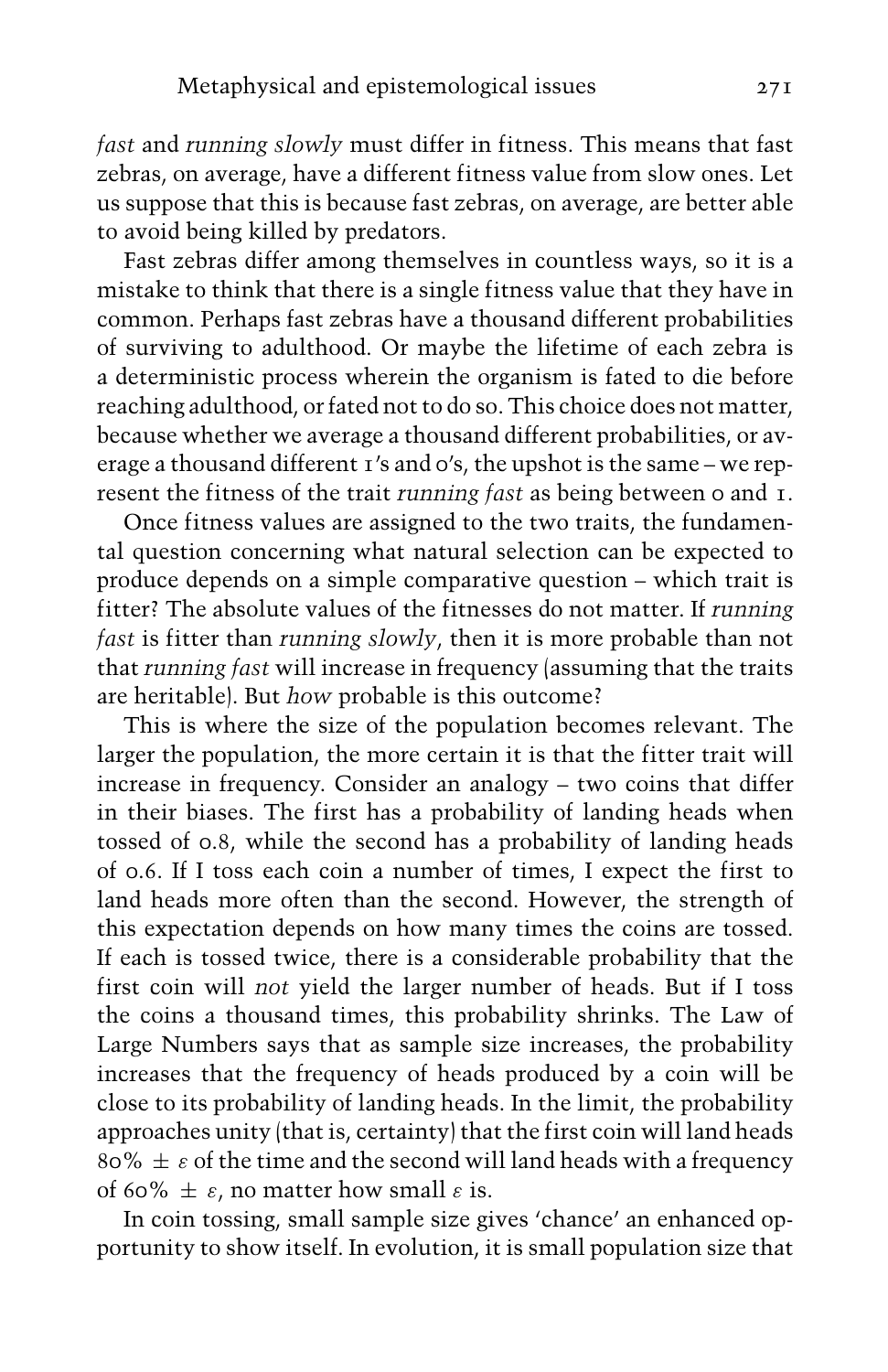has this effect. This is the idea that Motoo Kimura exploited in his 'neutral theory of molecular evolution'.<sup>8</sup> If traits differ only a little in fitness, and if population size is small enough, then traits will evolve by random walk. Modern Darwinians either reject the neutral theory or restrict their Darwinism to changes at higher levels of organisation; random walk is not evolution by natural selection.

I hope this brief discussion gives the reader a feeling for the fact that modern evolutionary theory is saturated with probability concepts. Probabilities are used to describe mutations, they are used to characterise the fitness values of traits, and they are used in models that allow one to calculate the outcomes of specified initial conditions. Some of these models are said to be 'deterministic'; they apply only to populations that are infinitely large. Such models may be suitable idealisations when the finite populations under study are big enough, but these deterministic models are a special case. The body of theory, taken as a whole, is probabilistic to its core.

What do these probability concepts mean? To begin with, they do not entail that determinism is false. This is not a problem on which biology has any purchase. When a biological model assigns a probability to a given event, there may be factors influencing the process leading up to that event that are not acknowledged in the biological model. These *hidden variables* may be biological in character (and so a more complex biological model can be constructed to capture them), or they may involve events that cannot be described in biological language. Either way, the theory is said to be causally incomplete. It is at this point that physics may have to take over – the buck has been passed. It is interesting that the buck never gets passed in the opposite direction – when physicists think that a physical model is incomplete, they do not turn to biologists for help. This asymmetry arises because there is no reason to think that biology is causally complete, but the idea that physics is causally complete is taken very seriously indeed.<sup>9</sup>

In order to investigate how the probability concepts used in evolutionary biology should be interpreted, let us assume that determinism is true. The Laplacean interpretation (with which the quotation from Darwin agrees) is that probability concepts must therefore be placeholders for ignorance; either determinism is false or probabilities must describe subjective degrees of belief.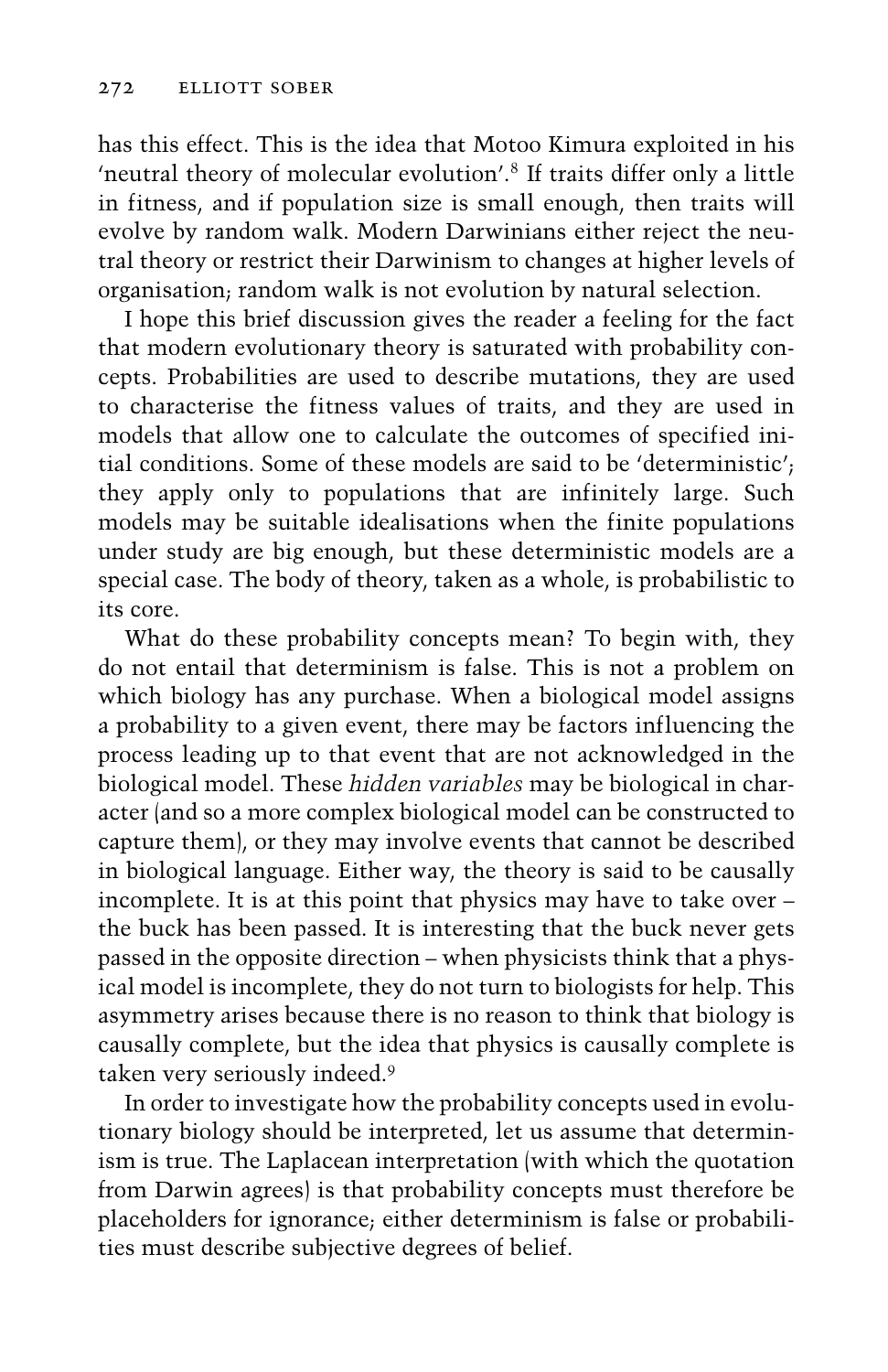There is a third possibility. Consider, first, the fact that the mathematical formalism of the probability axioms can be interpreted in terms of *actual frequencies*. Under this interpretation, 'the probability is 1/2 that the next toss of this coin will land heads' means that the coin's history of tosses (past, present and future) yields 50 per cent heads. I do not claim that this interpretation does justice to much of what we want to say in probability language – after all, a fair coin can be tossed an odd number of times – but it does bring out the possibility that probability statements can describe objective features of the world even if determinism is true.

The question of whether probability statements can be objectively true in a deterministic world needs to be separated from the pragmatic question of which statements we should use in making a prediction. If we toss a coin and determinism is true, full information will allow us to predict with certainty whether the coin will land heads. If we had this full information, we would not use the fact that the coin landed heads half the time in past tosses to infer that the probability of heads on the next toss is  $\frac{1}{2}$ . However, this is a pragmatic point, not a semantic one. The fact that we would not *use* the probability statement to make our prediction does not mean that it is not objectively *true*.

Scientists introduce probability models to describe repeatable processes that exhibit different outcomes with different frequencies. The probability of an outcome is not the same as the observed frequency, but rather is a theoretical quantity introduced to explain and predict that observed frequency. Like all theories, probabilistic theories are inferentially connected to observations. Values for probabilities are estimated from observed frequencies, and postulated probabilities make predictions about which observations will (probably) occur. When we askwhether nonprobabilistic theoretical postulates are objectively true, all we can do is point to the confirmation that those theories have received. This is why we are entitled to think that electrons objectively exist – they are not figments of our imagination. Precisely the same standard should be applied to the question of whether various probability concepts are objective. We know that uranium has a given half-life; this is an objective feature of that substance. The same holds true of the mutation probabilities and fitness values discussed in evolutionary biology.<sup>10</sup>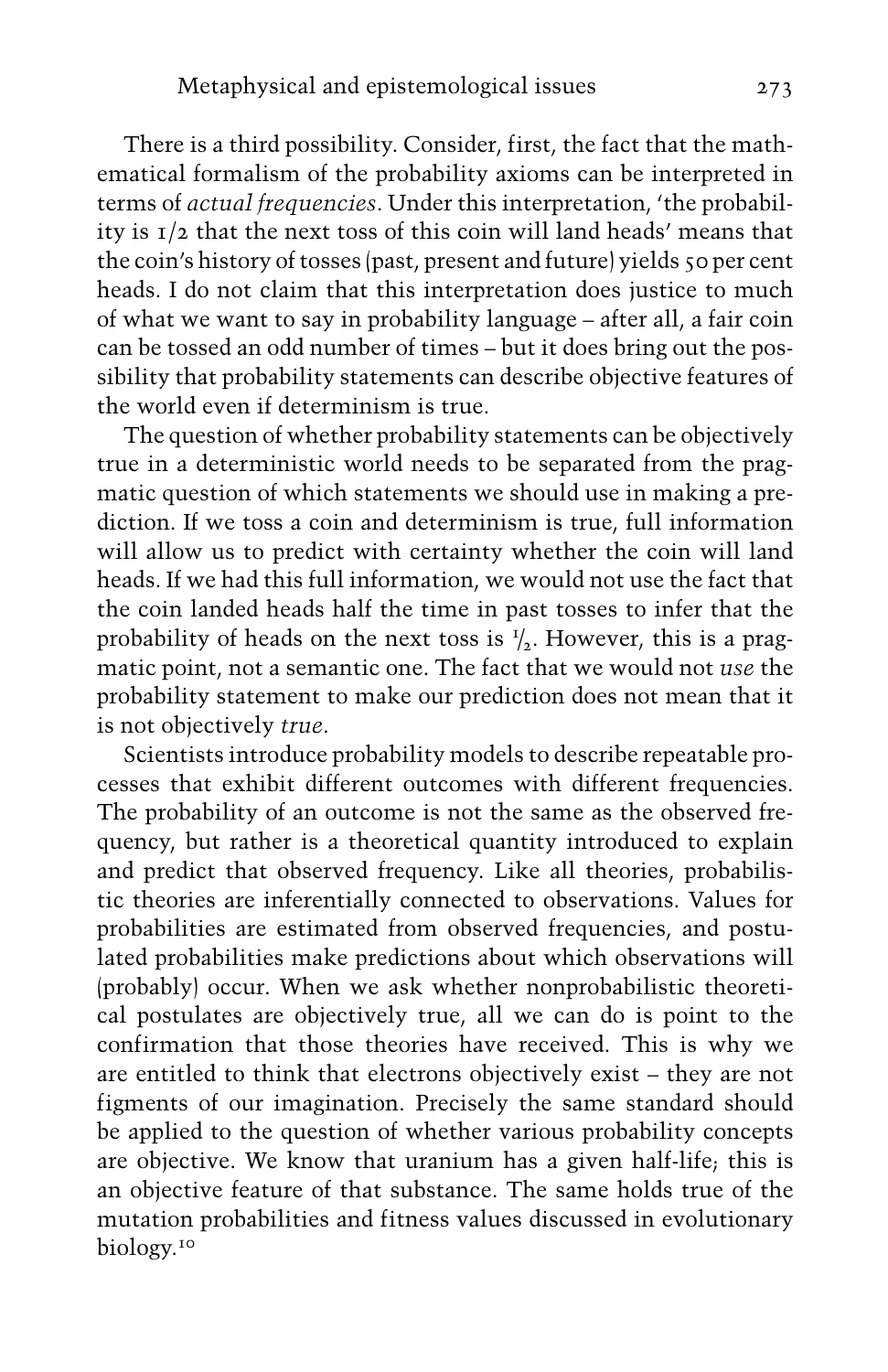This point about the interpretation of probability concepts in a deterministic world has implications for how probabilities should be understood if determinism is false. Suppose that a complete physical theory were to assign a probability of *x* to a given event (where  $0 \leq x \leq 1$ . What does this imply about the probability that some other (perhaps biological) theory must assign to that event? Must the other theory also assign a value of *x*, on pain of being dismissed as 'merely subjective' (or just outright false)? The answer is *no*. The physical theory assigns a value of *x* by conditionalising on a set of (true) propositions P. A different theory can conditionalise on a different set of (true) propositions Q, and thereby assign a value of *y*. The probability statements do not conflict, since they conditionalise on different propositions. Laplace assumed that determinism is true, and concluded that all probability statements are mere confessions of ignorance. But the deeper position he defended goes beyond the assumption of determinism – this is the idea that the only objective probabilities are the ones provided by a theory that is causally complete. Here is a reductionist thesis that we should reject.<sup>11</sup>

### iv essentialism and the species concept

Species have long been a favourite example that philosophers cite when they discuss *natural kinds*. <sup>12</sup> For example, John Stuart Mill claims that *human being* is a natural kind, but the class of *snubnosed individuals* is not, on the grounds that 'Socrates is a human being' allows one to predict many of the other characteristics that Socrates has, but 'Socrates is snub-nosed' does not.<sup>13</sup> Aristotelian essentialism endows the concept of natural kind with a more burdensome characterisation. Natural kinds not only have predictive richness; in addition, they have *essences*. The essence of a natural kind is the necessary and sufficient condition that all and only the members of the kind satisfy. Indeed, it is a necessary truth that the members of the kind, and they alone, have this essential property. Further, the essence is explanatory; the fact that an individual has this species-typical essence explains many other features that the individual possesses.

Besides citing biological species as examples, philosophers often point to the chemical elements as paradigm natural kinds. Gold is a kind of substance; its essence is said to be the atomic number 79.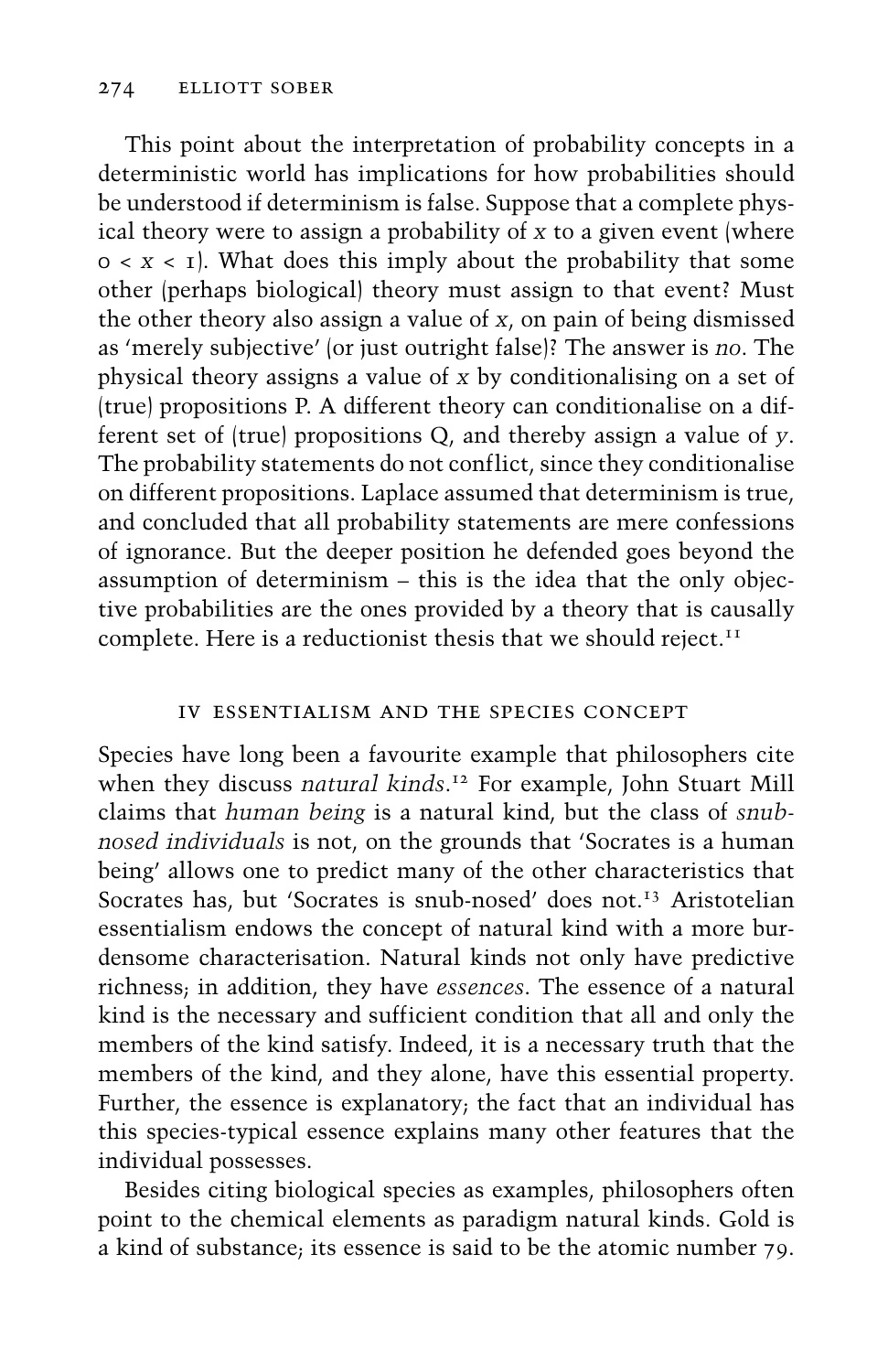This atomic number is what makes a lump of matter an instance of gold. And atomic number explains many other properties that gold things have. According to Saul Kripke and Hilary Putnam, science is in the business of empirically discovering the essences of natural kinds.<sup>14</sup> Formulated in this way, essentialism is not established by the existence of trivial necessary truths. It is a necessary truth that all human beings are human beings, but this does not entail that there is an essence that human beings have. It also is important to separate the claim that kinds have essences from the claim that individuals in the kind have essential properties.<sup>15</sup> The fact that different elements have different atomic numbers leaves open the possibility that an individual may persist through time as it changes from being made of one element to being made of another. Essentialism does not rule out the possibility of radioactive decay (nor of more mundane replacements, as in the constantly rebuilt ship of Theseus).

The example of the chemical elements illustrates a further feature that kind essences are supposed to have. Notice that 'atomic number 79' does not refer to any place, time or individual. What makes two things members of the same natural kind is that they are similar in the requisite respect. There is no requirement that they be causally connected to each other. The essence is intrinsic, not relational.

Although philosophers who accept this essentialist picture of the chemical elements usually think that chemistry has already discovered the essences that various chemical kinds possess, they must concede that biology so far has not done this for biological species. Is this simply because biology's work is not yet done? No – there are strong reasons to think that Darwinian theory undermines this essentialist picture of biological species.<sup>16</sup> Species are not natural kinds, at least not on the usual essentialist construal of what a natural kind is.

The reasons for this conclusion need to be stated carefully. The fact that species evolve is, *per se*, not a conclusive argument against essentialism. Just as essentialists can agree that chemical elements undergo transmutation, so essentialists can agree that lineages undergo evolution, with ancestor and descendant belonging to different species. And the fact that there are vague boundaries between species is not, in itself, a refutation of essentialism, either. When an atom of uranium-235 gives rise to atoms of bromine and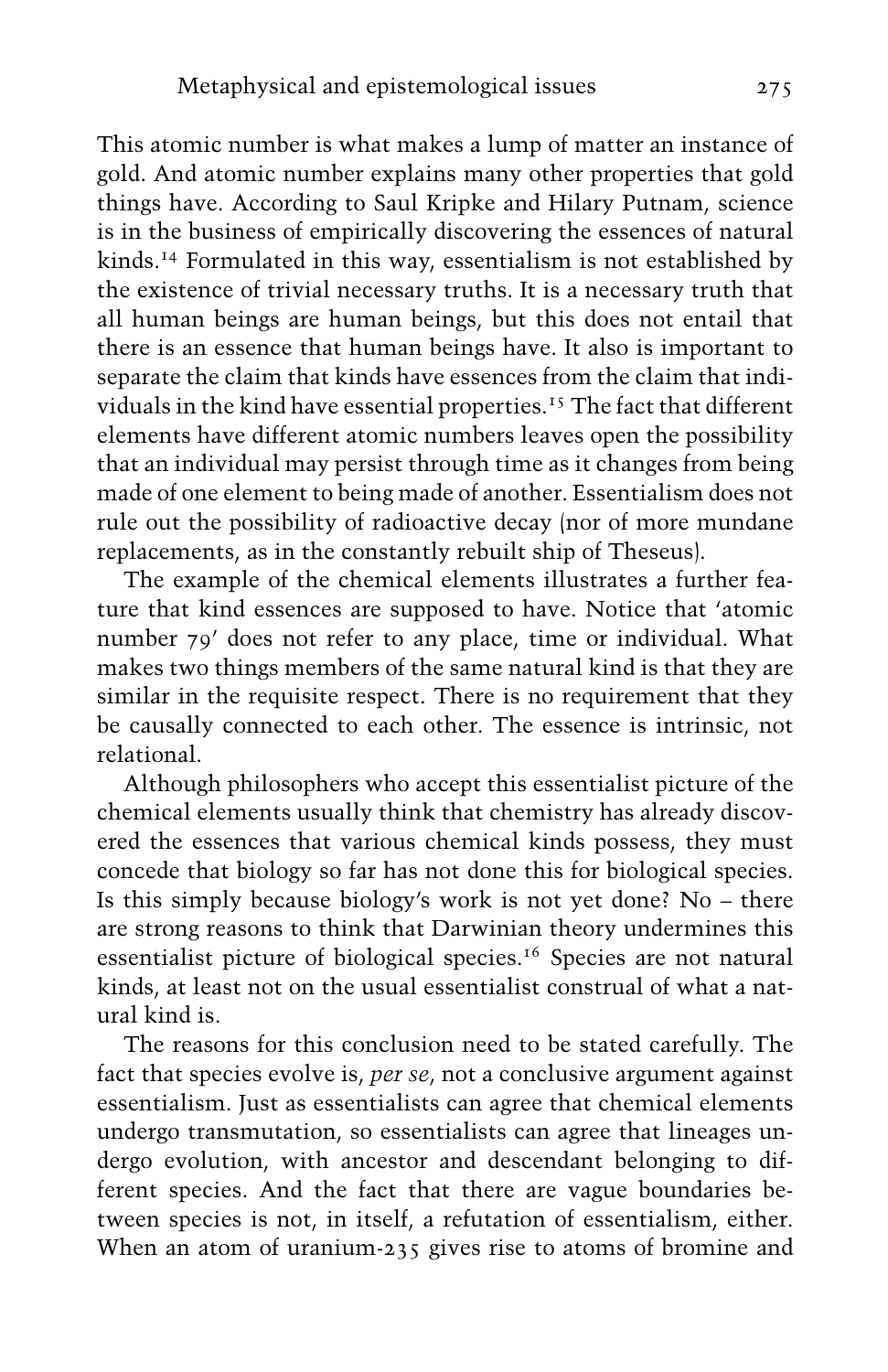lanthanum, there may be intermediate stages of the process in which it is indeterminate what the natural kinds are to which the matter belongs.<sup>17</sup>

Unfortunately, there still is disagreement in evolutionary biology about how the species category should be understood. The most popular definition is Ernst Mayr's<sup>18</sup> biological species concept.<sup>19</sup> Its anti-essentialist consequences are to a large extent also the consequences that other species concepts have, so we may examine it as an illustrative example. Mayr's idea is that a biological species is an ensemble of local populations that are knit together by gene flow. The individuals within local populations reproduce with each other. And migration among local populations means that there is reproduction between individuals in different populations as well. This system of populations is reproductively isolated from other such systems. Reproductive isolation can be a simple consequence of geographical barriers, or it can mean that the organisms have behavioural or physiological features that prevent them from producing viable fertile offspring even when they are brought together. Reproductive isolation allows two species to evolve different characteristics in response to the selection pressures imposed by their different environments. However, the different phenotypes that evolve are not what make the two species two; it is reproductive isolation, not physical dissimilarity, that is definitive.

Mayr initially allowed two populations to belong to the same species if there is *actual or potential* interbreeding between them, but he later changed the definition so that *actual* interbreeding is required. This raises the question of what the time scale is on which interbreeding must take place. How often must individuals in different local populations reproduce with each other for the two populations to belong to the same species? Indeed, the same question can be posed about individuals living in the same local population. Another detail that needs to be addressed concerns individuals that exist at different times. Human beings who are alive now are not having babies with human beings who lived thousands of years ago. What makes past and present human beings members of the same species? One necessary condition is that human beings now and human beings then are genealogically related. But this is clearly not sufficient; otherwise, we could not make the distinctions we do between a presentday species and a distinct ancestral species. Finally, I should note that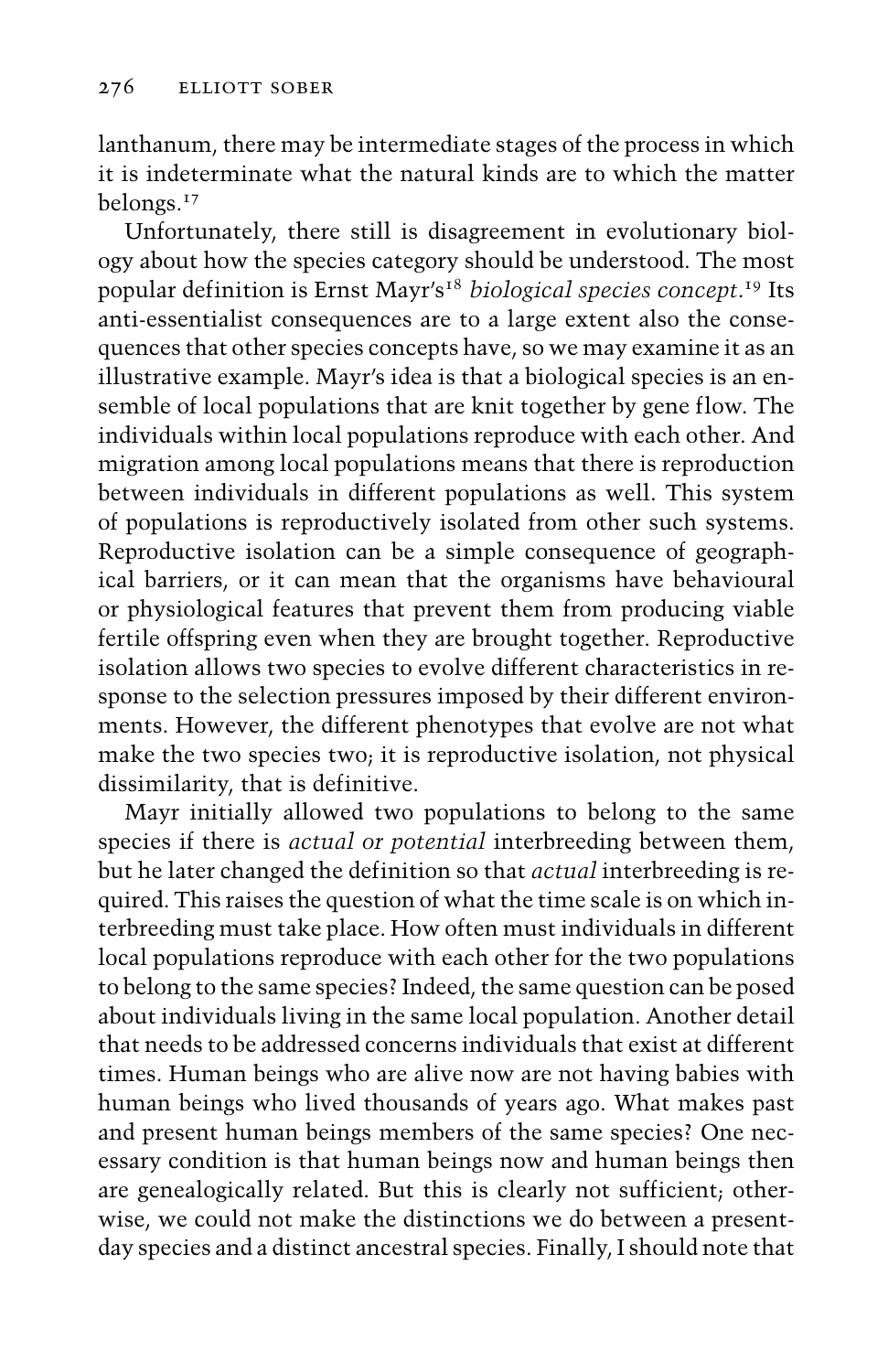Mayr's definition excludes the possibility of asexual species; this is another feature that has made it controversial.

The important point about Mayr's definition is that similarity is neither necessary nor sufficient for conspecificity. Members of the same species may have very different characteristics. And if creatures just like tigers evolved independently in another galaxy, they would not belong to the species to which earthly tigers belong. Conspecificity is defined by the causal-historical connections that arise from reproductive interactions. Biological species and chemical elements are very different in this regard.

Evolutionary biologists talkabout species in the same way they discuss individual organisms. Just as individual organisms bear genealogical relationships to each other, so species are genealogically related. Just as organisms are born, develop and die, so species come into existence, evolve and go extinct. These considerations led Michael Ghiselin and David Hull to maintain that *species are individuals, not natural kinds*. <sup>20</sup> There is room to doubt, however, that species are as functionally integrated as individual organisms often are. The parts of a tiger depend on each other for survival; excise an arbitrary 30 per cent of a tiger, and the tiger dies. However, the extinction of 30 per cent of a species rarely causes the rest of the species to go extinct. This suggests that individuality (in the sense of functional interdependence of parts) comes in degrees, and that species are often less individualistic than organisms often are. Still, Hull and Ghiselin's main thesis remains; perhaps it should be stated by saying that species are *historical entities*. 21

Similar points apply to broader classificatory groupings, that is, higher taxa. Although ordinary language may suggest that carnivores all eat meat, this is not how biologists understand *Carnivora*. Taxa are understood genealogically; they are *monophyletic groups*, meaning that they are composed of an ancestral species and all of its descendants. Pandas belong to *Carnivora* because they are descended from other species in *Carnivora*; the fact that pandas are vegetarians does not matter. Superspecific taxa, like species themselves, are conceptualised as big physical objects; they are chunks of the genealogical nexus. And just as species are often not very individualistic, superspecific taxa are even less so.<sup>22</sup>

The chemical kinds do not comprise an *ad hoc* list. Rather, there is a theory, codified in the periodic table of elements, that tells us how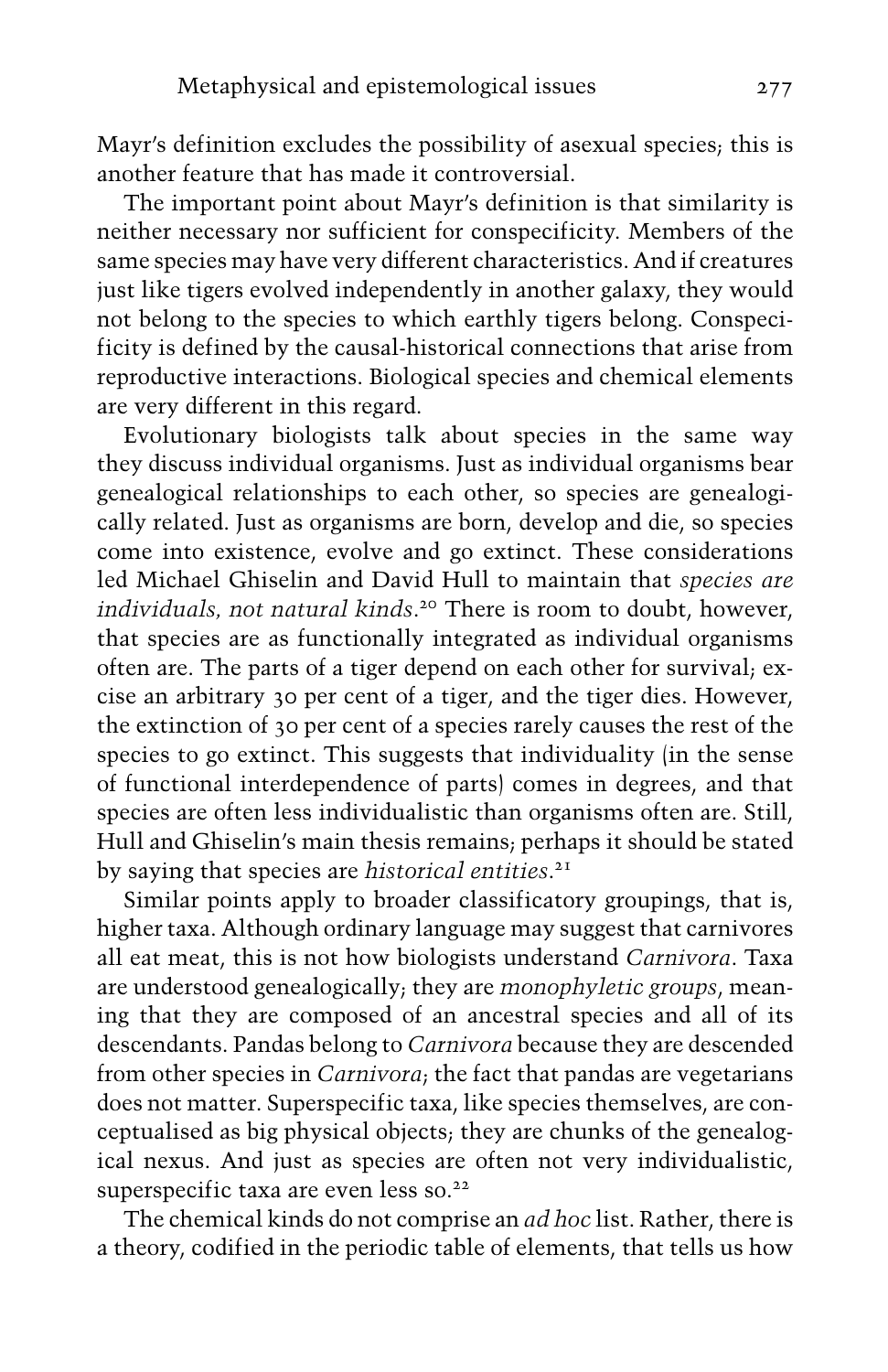to enumerate these chemical kinds and how they are systematically related to each other. To say what the chemical kinds are, we can simply consult this theory; we do not, in addition, have to do fieldwork. No such theory exists in biology for species and higher taxa; fieldwork is the only method that biology has for assembling its list of taxa. The terms 'botanising' and 'beetle collecting' both allude to this feature of systematic biology. Species and higher taxa are things that happen to come into existence owing to the vagaries of what transpires in the branching tree of life.

It does not follow that there are no natural kinds in evolutionary biology. Perhaps sexual reproduction is a kind; perhaps being a predator is another.<sup>23</sup> What makes it true that two organisms each reproduce sexually, or that both are predators, is that they are similar in some respect; it is not required that they be historically connected to each other. The sexual species do not form a monophyletic group, and neither do the predators. These kind terms appear in models of different evolutionary processes; there are models that explain why sex might evolve and models that describe the dynamics of predator/prey interactions. Although Darwin's theory of evolution undermines essentialist interpretations of species and higher taxa, it is another matter whether essentialism is the right way to understand these other, nontaxonomic, theoretical categories.

## v testing hypotheses about common ancestry

Although a great deal of work in evolutionary biology is devoted to inferring phylogenetic relationships, almost none of it provides a test of the tree-of-life hypothesis. When biologists attempt to reconstruct the phylogenetic relationships that link a set of species, they usually *assume* that all the taxa under study are genealogically related. Whatever method one uses – cladistic parsimony, distance measures, or maximum likelihood methods – the typical question is *which* tree is the best one, not *whether* there is a tree in the first place.<sup>24</sup>

This is not to say that biologists have totally ignored the issue of how the tree-of-life hypothesis might be tested. For example, Francis Crick, co-discoverer of the double helical structure of the genetic molecule DNA, argued that the genetic code is a 'frozen accident', meaning that the pattern by which nucleotide triplets code for amino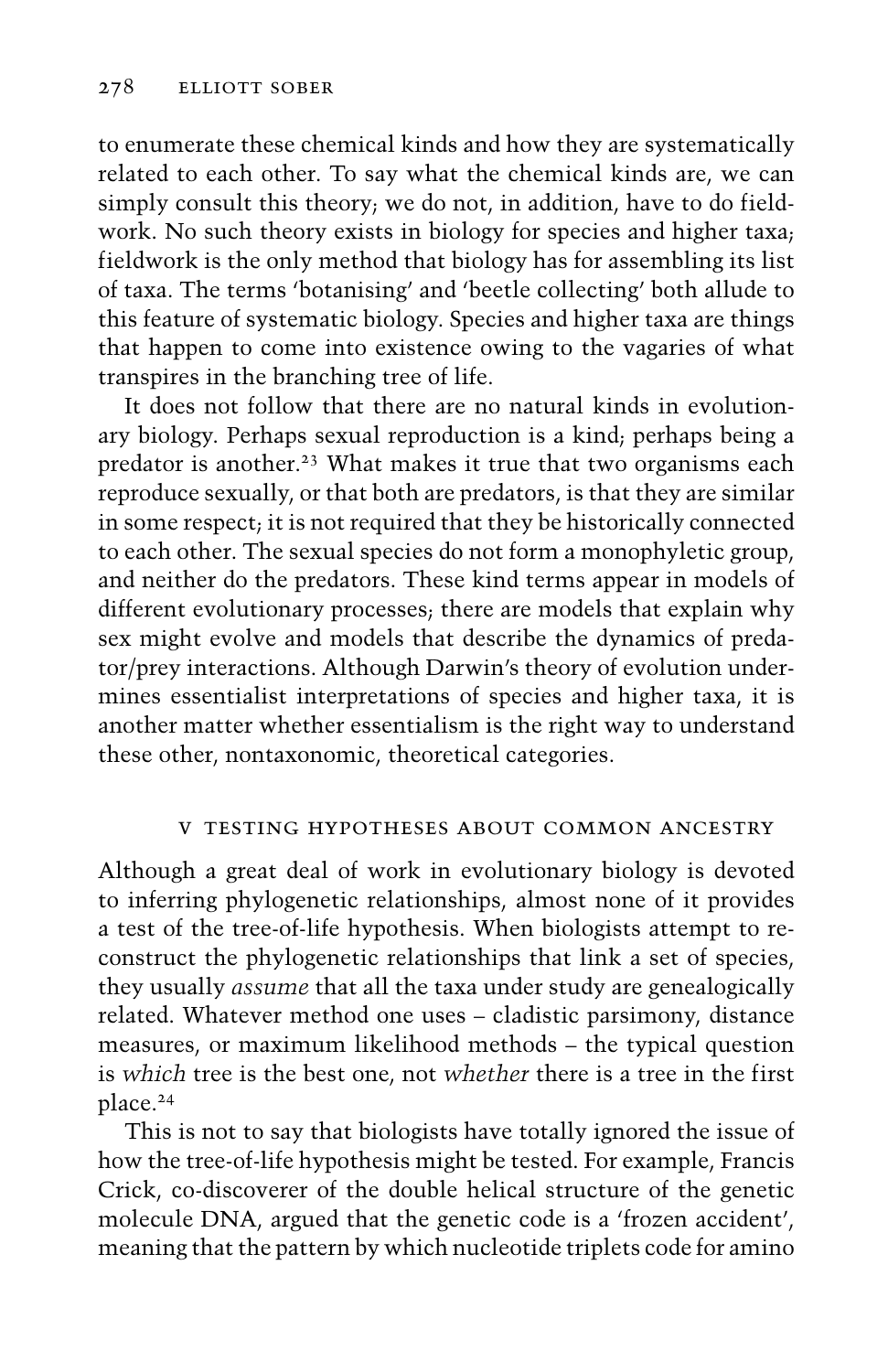acids is functionally arbitrary.<sup>25</sup> Given Crick's thesis, the (near) universality of the genetic code among the earth's organisms provides strong evidence that all trace back to a common ancestor. If the tree-of-life hypothesis were true, we would expect the code to be universal; however, if lineages arose separately, we would not expect them to exhibit the same code. This argument is often repeated as if it constitutes a conclusive case for the tree-of-life hypothesis, but, in fact, the claim that all codes are equally fit raises subtle and ongoing questions. For example, it has been argued that the code we now observe is optimal.<sup>26</sup> If this turns out to be correct, the argument for the tree-of-life hypothesis that appeals to the universality of the genetic code must be rethought. If there is a selective advantage to the code we observe, the question of whether the treeof-life hypothesis or the hypothesis of multiple start-ups is better supported will depend on quantitative considerations – how much of a selective advantage did the code we observe possess, how much time would there have been for selection to make over a lineage that initially exhibited an alternative, and how deep and wide is the 'valley' that separates a code on one adaptive peak from a code on another?

I now turn to the methods that biologists use to evaluate competing phylogenetic hypotheses that all assert that the taxa under study have a common ancestor. Parsimony is the method most often used. The basic idea can be understood by considering the two trees depicted in Figure 11.1. Suppose we observe that Sparrows and Robins both have wings, but that Crocodiles do not. On the assumption that winglessness is the ancestral condition (that it is the character state



Figure 11.1. Parsimony favours the (SR) C tree on the left.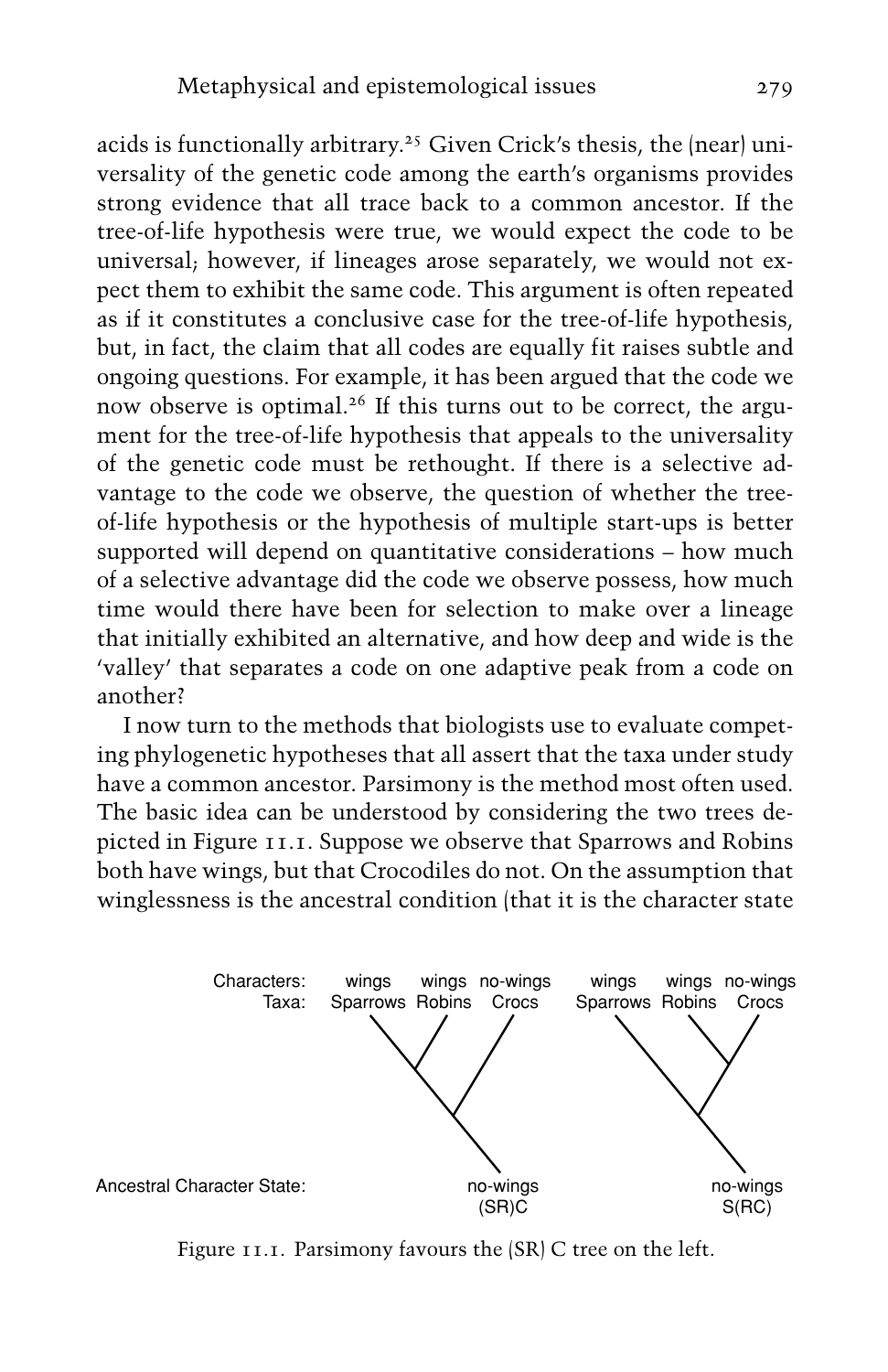

Figure 11.2. Parsimony does not discriminate between these trees.

of the common ancestor at the root of the tree),<sup>27</sup> the (SR)C tree can explain the observations by postulating a single change in character state (from no wings to wings) in the tree's interior; the S(RC) tree, on the other hand, requires two such changes. Thus, the (SR)C tree provides the more parsimonious explanation of the data.

Now consider the problem represented in figure 11.2, which also involves evaluating two trees. We observe that Lizards and Crocodiles lackwings, but that Sparrows have them. If winglessness is the ancestral condition, the (LC)S tree and the L(CS) tree each can explain the observations by postulating a single change in character state. If parsimony is our guide, we will conclude that this character distribution does not discriminate between the two phylogenetic hypotheses.

As this pair of examples illustrates, parsimony treats some similarities, but not others, as evidence of common ancestry. Notice that the similarity considered in figure 11.1 is derived, while that in figure 11.2 is ancestral. The principle of cladistic parsimony regards only the former as evidentially significant. Parsimony therefore is a different methodology from that of phenetic clustering, which counts *all* similarities (ancestral as well as derived) as evidence of relatedness.

In addition to parsimony and phenetic clustering, there is a third approach to phylogenetic inference, which is explicitly statistical. The maximum likelihood approach is to find the phylogenetic tree that maximises the probability of the observations.<sup>28</sup> In terms of the problem depicted in figure 11.1, the question will be whether the (SR)C hypothesis makes the observations more probable than the S(RC) hypothesis does. This question cannot be answered until a probabilistic model of character evolution is provided.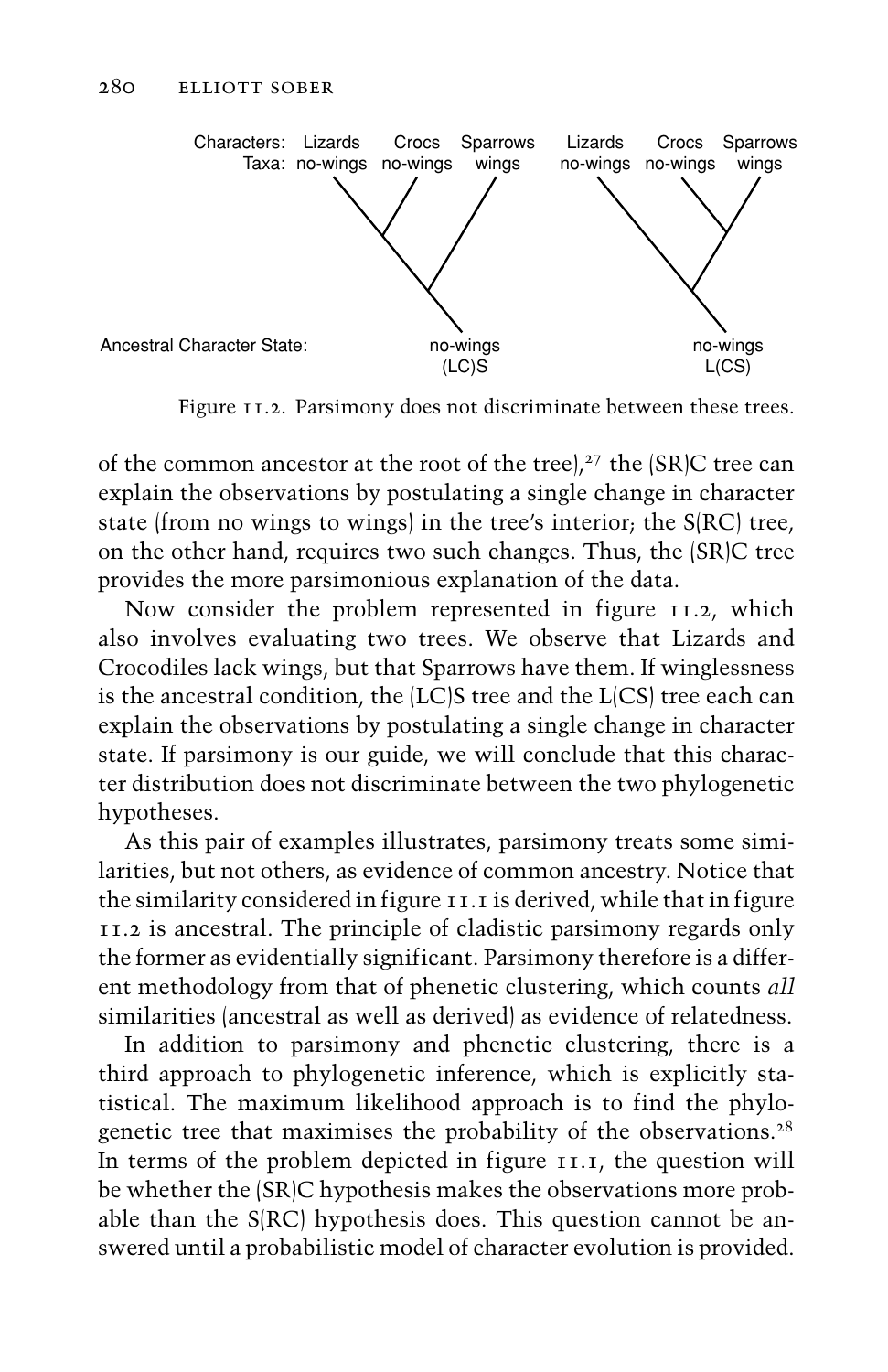Unfortunately, biologists who do not already know the genealogy of a set of taxa will often also be in the darkas to the rules of character evolution that those taxa obeyed. And if one simply *assumes* that a given process model is correct, maximum-likelihood inference of phylogenetic trees can lead one seriously astray, if that model is mistaken.

Although biologists usually use parsimony and phenetic clustering without stating an explicit process model, this does not mean that these methods perform well regardless of how the evolutionary process proceeds. For example, a tree of the form (XY)Z can follow rules of character evolution that lead X and Z to exhibit far more similarities (both ancestral and derived) than X and Y. When this happens, parsimony and phenetic clustering will both mislead; each will converge on the wrong tree as more and more data are gathered.<sup>29</sup>

The problem of evaluating competing methods of phylogenetic inference is an active area of current investigation. The debate is by no means over. One central line of enquiry is the investigation of what parsimony and phenetic clustering presuppose about the evolutionary process. Another is the development of more realistic process models that can be used in maximum-likelihood inference.

## vi testing adaptive hypotheses

How can hypotheses about the effects of natural selection be tested? If you catch natural selection in the act, you can observe the process of replacement unfold, and empirically determine whether the trait that is increasing in frequency allows its bearers to survive better and reproduce.<sup>30</sup> If the zebras in the herd you are observing differ in running speed, you can checkwhether fast zebras are killed by lions less often than slow ones. But suppose you come on the scene too late; the variation has disappeared, and so you cannot directly compare the fitness values of different traits. If all the zebras in the population you observe run fast, how are you to test the hypothesis that fast zebras replaced slow ones, and that this happened because slow zebras were more vulnerable to lion attack?

In fact, comparison still is possible, but you must conceive it on a wider scale. Rather than compare one zebra with another, you should compare one population to another. If running speed is an adaptive response of prey organisms to predator attack, then you should find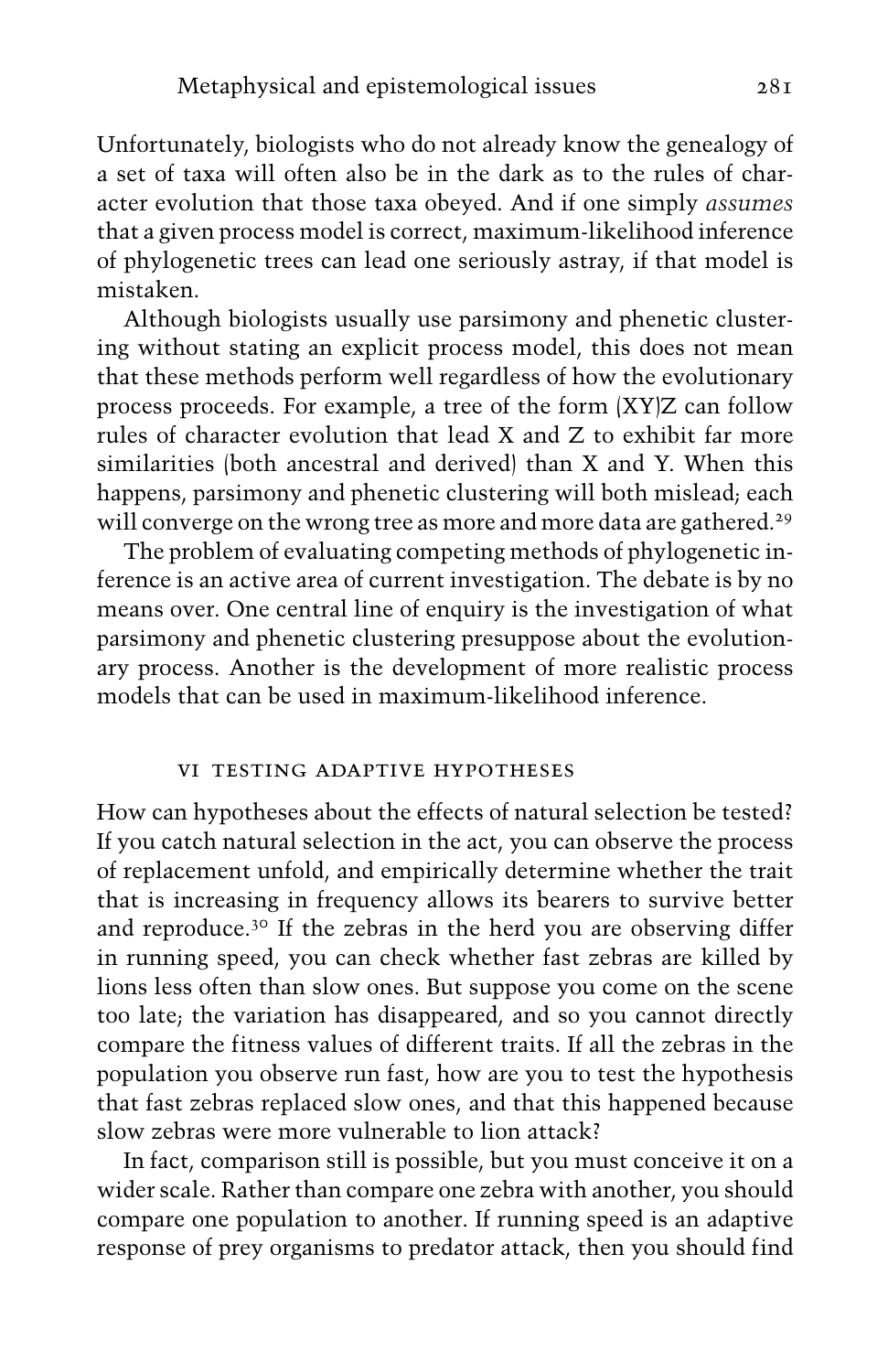that the running speeds of prey species differ in the same direction as the running speeds of their predators. If species A preys on species X, and species B preys on species Y, then if A runs faster than B, X should run faster than  $Y^3$ <sup>1</sup> This is a modest deployment of what biologists call 'the comparative method'.<sup>32</sup> The comparison, of course, is *across* species, not within them.

Suppose the running speeds of A and X are 35 and 33 miles per hour respectively, and that the running speeds of B and Y are 22 and 19 miles per hour. This is evidence that running speed in predators and running speed in prey are not independent. It does not tell you whether predators evolved to catch their prey, or prey evolved to evade their predators, or both. Still less do these data tell you that the running speeds of the four species are *optimal*. After all, your verdict would have been the same if you had observed that the four running speeds are 50, 45, 10 and 7. The observations you made do not settle whether the observed running speeds are the best ones that the different species could deploy.

The attentive reader will have detected a change in subject in the preceding three paragraphs. I began by asking whether zebras run fast in order to avoid lions. I then shifted to the more general question of whether prey species run fast in order to avoid predators. These questions are not the same, and it is conceivable that the zebra–lion relationship differs from the relationship that obtains between most prey organisms and their predators. Though the questions are different, the shift is forced on us if all zebras run fast and we want to test adaptive hypotheses empirically. Adaptive hypotheses assert that natural selection played a specified *causal role*. And causal claims assert that one factor *makes a difference* in the expression of another. For example, the hypothesis that smoking causes lung cancer predicts that smokers should get cancer more often than nonsmokers, once one has controlled for other causal influences. If everyone smokes, the hypothesis cannot be tested.

Although these remarks may sound humdrum, they in fact have implications about a controversy that has stirred strong feelings in biology. This is the debate about *adaptationism*. Stephen Jay Gould and Richard Lewontin criticised biologists for uncritically espousing 'just-so' stories about natural selection.<sup>33</sup> They even went so far as to claim that adaptationism is unfalsifiable; since the defeat of one adaptive hypothesis allows you to invent another, there is no way to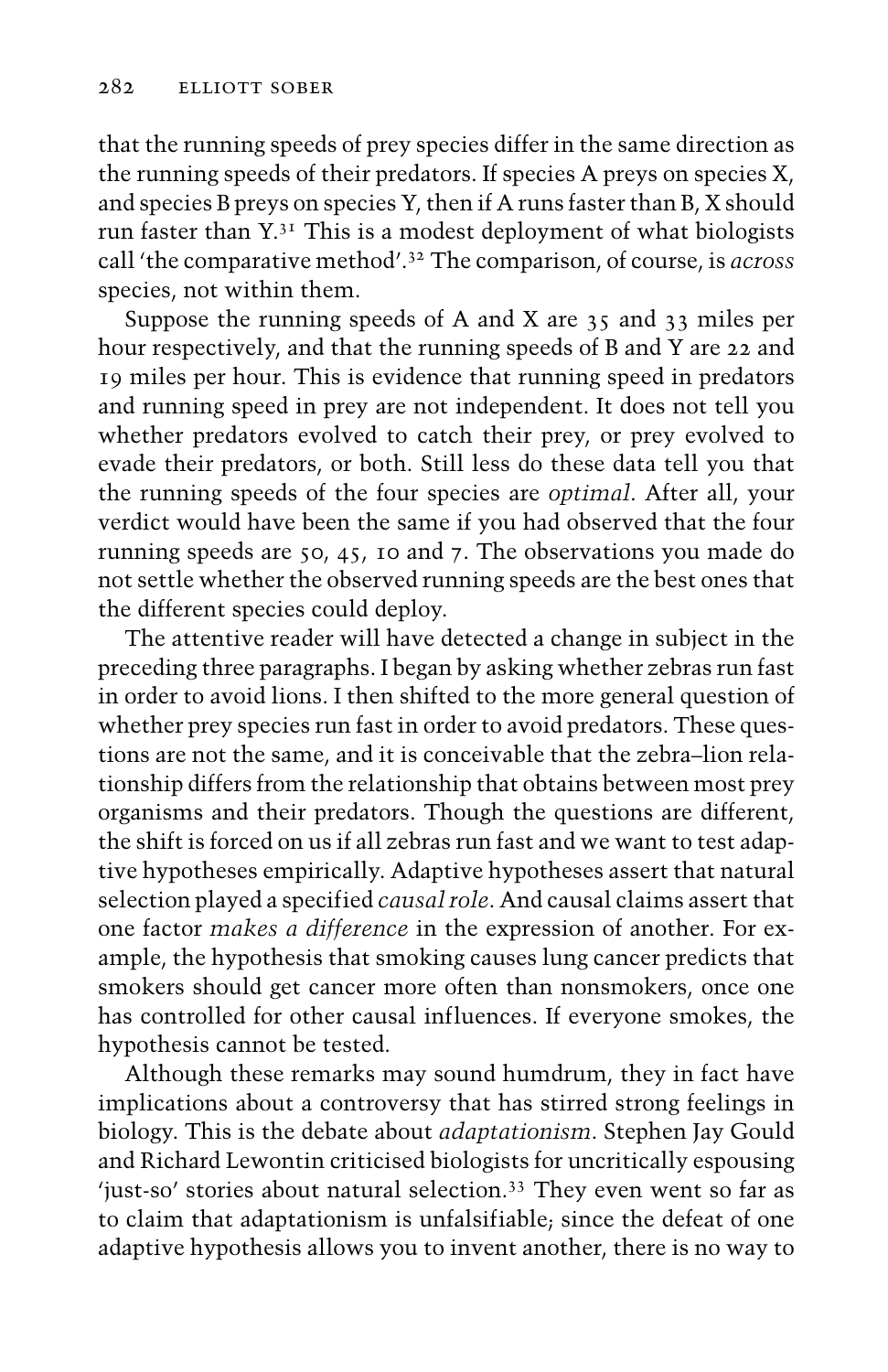refute adaptationism as a claim about nature. Gould and Lewontin also defended a 'pluralistic' view of the evolutionary process, according to which natural selection is one, but not the only, important influence on trait evolution. John Maynard Smith responded by defending adaptationism – although he conceded that observations never test the claim that a trait is an adaptation.<sup>34</sup> This appeared to confirm the worst fears that critics of adaptationism harboured: adaptationism seems to be an undefended and indefensible assumption.

One clarification that this debate sorely needs concerns what adaptationism asserts as a claim about nature. Here it is useful to distinguish the following two propositions:

- (I) Natural selection has been an important cause of the evolution of most phenotypic traits in most populations.
- (O) Natural selection has been the only important cause of the evolution of most phenotypic traits in most population.

Gould and Lewontin say that they agree with Darwin that (I) is true. What they deny is that nonselective influences on trait evolution can be ignored. In this light, it does no good to point out that natural selection is the only resource that evolutionary theory has for explaining complex features like the vertebrate eye.<sup>35</sup> This is not at issue. The question is whether the features of the eye are optimal – whether natural selection has sifted through a rich array of variation and provided organisms with the best of the available phenotypes. The debate concerns the *hegemony* of natural selection, not whether selection is *important*; (O) is the heart of the matter.

To understand the debate about adaptationism, it is important to distinguish methodological claims from claims about nature. Gould and Lewontin advanced both – they criticised the inferential practices of their colleagues, and they advanced a pluralistic conception of how traits evolve. These points are separate. Their critics sometimes responded by claiming that the concept of adaptation is an indispensable tool in investigating nature.<sup>36</sup> The point is correct and important; both adaptationists and anti-adaptationists need optimality models if they are to determine empirically the degree to which an organism's traits are optimal. However, this observation does not establish that adaptationism is correct as a claim about nature, nor does it show that adaptationists have tested their hypotheses with sufficient rigour.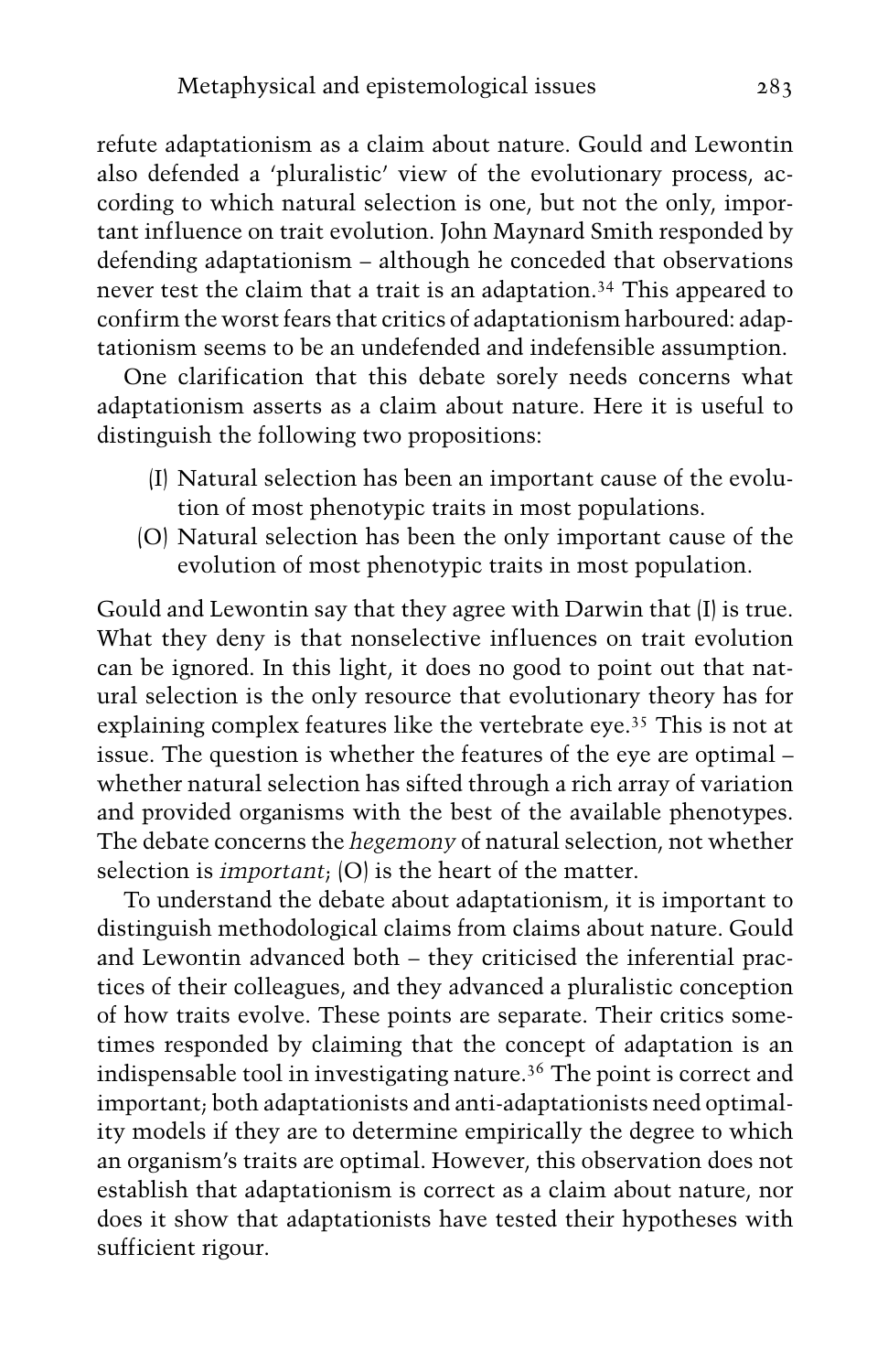At the same time, it needs to be recognised that Gould and Lewontin overstated their contention that adaptationism is untestable. They are right that if one adaptationist explanation of a trait is refuted by observations, another can be constructed. However, the same can be said of a pluralistic model. Adaptationism and pluralism are both *isms*. Each describes the *kind* of explanation that most traits have without saying anything very specific about why any given trait evolved. It is *specific* optimality models and *specific* pluralistic models that, in the first instance, can be brought into contact with data. This does not mean that the *isms* are untestable, but just that they can be evaluated only in the long run.<sup>37</sup> Each embodies a large-scale generalisation about trait evolution; case studies of individual traits are the vehicles by which these larger generalisations can be judged.<sup>38</sup>

The controversy about adaptationism has been heated, but nowhere more so than in discussions of human evolution. Gould and Lewontin criticised adaptationism because they saw it as the deep problem afflicting E. O. Wilson's sociobiology.<sup>39</sup> For Gould and Lewontin, sociobiology was the symptom, naive adaptationism the disease. I began this section by discussing the methodological problems that need to be addressed if all zebras run fast. The very same problems arise in sociobiology when one considers a trait that all human beings share. Why are human beings able to speak a language? Why do human societies have religious practices and ethical norms? If a trait is a human universal, how can an adaptive explanation of the trait be tested? When we reach for the comparative method to answer this question, we run into a problem. The nice feature of running speed is that it is a quantitative characteristic; there is no difficulty in comparing the running speeds found in different species. But how can 'speaking a language' and 'having a religion' be redescribed, so that they become quantitative characters that render cross-species comparisons intelligible? This is the challenge that faces those who want human evolution to be part of the larger story.

### vii concluding comments

It is remarkable that philosophical questions about meaning and methodology engage the attention of evolutionary biologists. Like Moliere's Monsieur Jordan, who spoke prose without realising it, ` biologists will not always describe their research as philosophical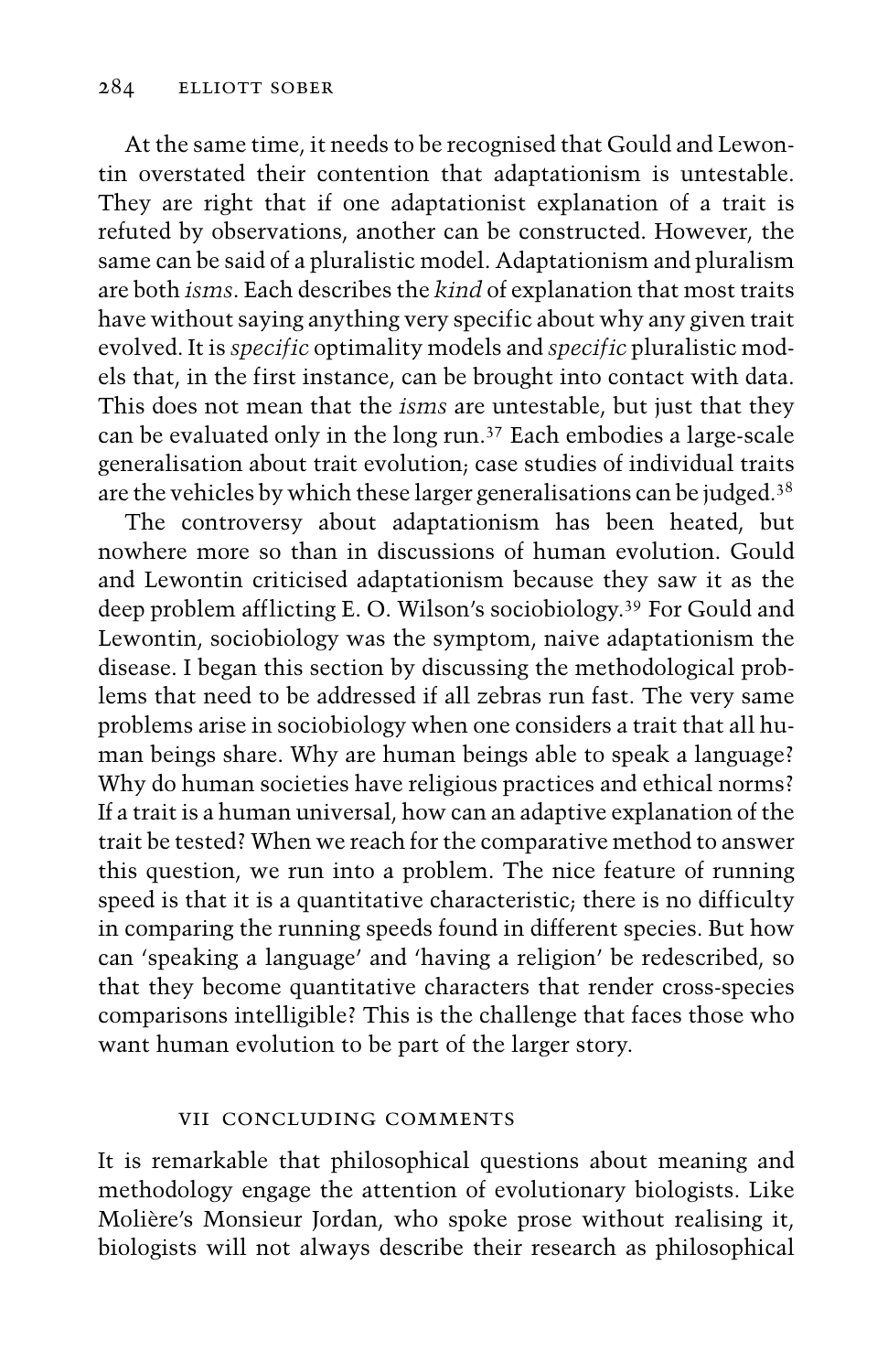in character, but the fact remains that this is part of what they are doing. Here is a case in which philosophy is continuous with the science it studies. However, it would be a mistake to conclude from the fact that philosophical questions are live issues in this science that something is amiss. Enquiry does not proceed with clear concepts and well-justified methods all laid out at the outset. Rather, the methods of science and the results of science both develop, with each informing the other.

In the previous sections on the testing of genealogical and adaptive hypotheses, I outlined some of the methodological questions that this two-part theory raises. Indeed, a good deal of current scientific work seeks to bring these two components – the tree of life and natural selection – into more intimate contact with each other. Hypotheses about phylogenetic relationships cannot be tested in isolation from models of the processes governing trait evolution. And adaptive hypotheses about trait evolution are increasingly being examined against the background of our knowledge of phylogenetic relatedness. Darwinism is a two-part theory, but the two parts are methodologically connected. The metaphysical picture is that life-on-earth is a large physical object, extended through space and time. Biological taxa are pieces of this branching tree, with characters evolving on branches according to rules that need to be described in the language of probabilities. So novel is this framework for describing nature that science is still developing methods for testing hypotheses concerning the details of the evolutionary world picture.

#### **NOTES**

My thanks to James Crow, Anthony Edwards, Ellery Eells, Chris Lang, Michael Steel, Christopher Stephens and the editors of this volume for useful comments on earlier drafts.

- 1. The tree-of-life hypothesis, thus stated, does not assert that life forms a phylogenetic tree in the strict sense of that term. As one goes from root to tips in a tree, lineages split but never join. Plant species formed by hybridisation do not form a tree, and the same is true when there is pervasive horizontal transfer, as is the case in some bacteria. See also Gayon, this volume.
- 2. See Sober 1993.
- 3. See also Beatty 1987; Lloyd 1988; and Thompson 1988.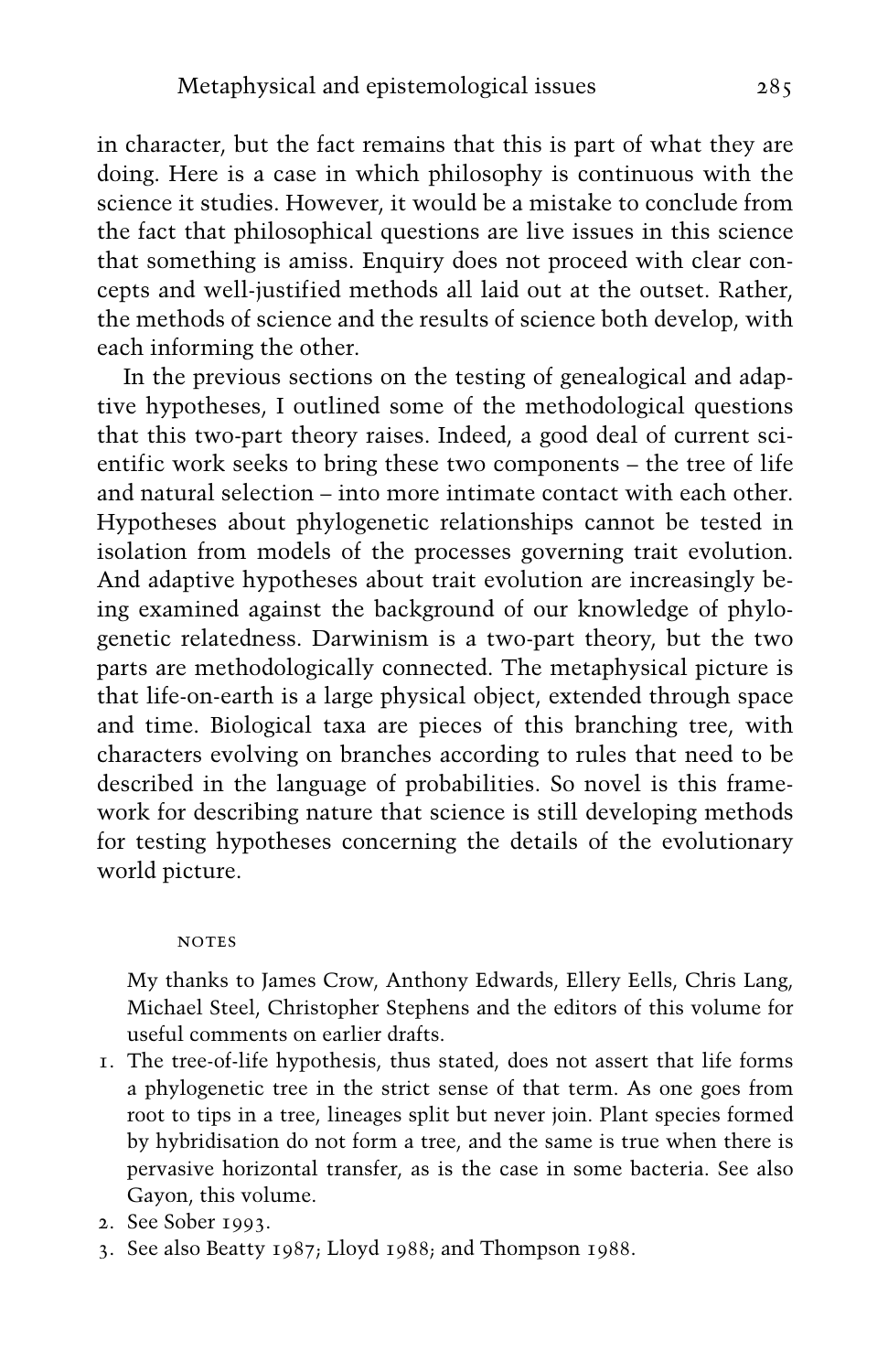- . In C. Darwin [1859] 1964, 131.
- . See Schweber 1983.
- . Mutation gives rise to novel *alleles*, but recombination is another source of variation, in that it generates novel *combinations* of already existing alleles.
- . See Mills and Beatty 1978 and Sober 1984.
- . Kimura 1983. See also Gayon, this volume.
- . See Sober 1999.
- . This brief discussion is not intended as a defence of scientific realism; the point is just that the standards we use for deciding whether electrons are objective should be the same as the standards we use for deciding whether probabilities are objective.
- . For a different interpretation, compare Brandon and Carson 1996.
- . This section is drawn from Sober 2002.
- . Mill 1872.
- . Kripke 1980 and Putnam 1975.
- . Enc¸ 1986.
- . Hull 1965 and E. Mayr 1976.
- . See Sober 1994b.
- . See E. Mayr 1963, 1970.
- . For other species concepts, see Ereshefsky 1992.
- . Ghiselin 1974 and Hull 1978, 1987.
- . See Wiley 1981.
- . See Ereshefsky 1991.
- . On adaptations as forming a natural kind, see Radick, this volume.
- . It is widely held that if a given tree-selection method (e.g., parsimony) singles out the same tree as best when different data sets are considered, this is evidence that the taxa considered have a common ancestor. Penny *et al*. 1982 have made this argument rigorous. I suggest that the test is flawed – a tree can generate characters that are incongruent with each other, and a set of unrelated species can generate characters that all lead parsimony to the same (erroneous) tree.
- . Crick 1968.
- . In Freeland *et al*., 2000.
- 27. Why think that winglessness is the ancestral condition? Characters are usually polarised by the method of outgroup comparison. See Sober 1988 for discussion.
- . See Lewis 1998.
- . Felsenstein 1978.
- . Endler 1986.
- . See Burt 1989 and Orzackand Sober 2001.
- . See Harvey and Pagel 1991.